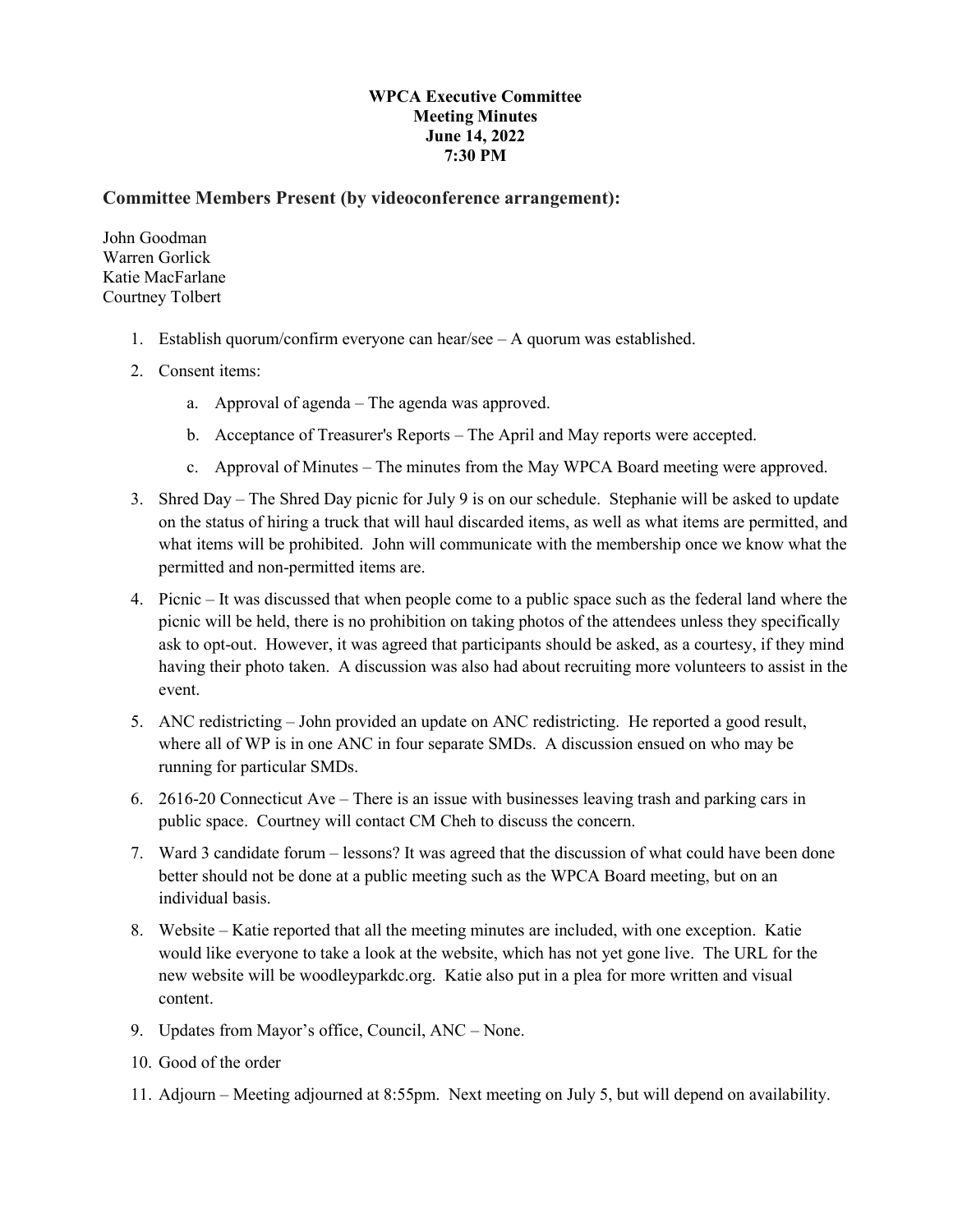| <b>Woodley Park Community Association</b>                         |                                           |               |             |                        |                |
|-------------------------------------------------------------------|-------------------------------------------|---------------|-------------|------------------------|----------------|
| Treasurer Report For the Period of April 1, 2022 - April 30, 2022 |                                           |               |             |                        |                |
|                                                                   |                                           |               |             |                        |                |
| Account                                                           | Balance as of Balance as of<br>04/30/2022 | 04/01/2022    |             | Net Change Major Notes |                |
| Bank of America Checking - 2797 (Main)                            | 1234.38                                   | 1,556.38      | (322.00)    |                        |                |
| Bank of America Savings - 8372                                    | 24,999.18                                 | 24,998.77     | 0.41        |                        |                |
| PayPal                                                            | 6,232.61                                  | 6,228.90      | 3.71        |                        |                |
| <b>Total Balances</b>                                             | 32,466.17                                 | 32,784.05     | (317.88)    |                        |                |
|                                                                   |                                           |               |             |                        |                |
| <b>Account Debits:</b>                                            | <b>Date Cleared</b>                       | <b>Amount</b> | <b>Acct</b> | Check #                | <b>Purpose</b> |
| Paypal Fees                                                       | 30-Apr                                    | \$1.40        | Paypal      |                        |                |
| Zoom                                                              | 19-Apr                                    | \$15.89       | Paypal      |                        |                |
| Chubb Insurance                                                   | 25-Apr                                    | \$497.00      | *2797       |                        | 1322 insurance |
|                                                                   |                                           |               |             |                        |                |
| <b>Total Debits</b>                                               |                                           |               |             |                        |                |
| <b>Account Credits:</b>                                           | <b>Date Cleared</b>                       | <b>Amount</b> | <b>Acct</b> |                        |                |
| Membership donations (Checking)                                   | 15-Apr                                    | \$175.00      | *2797       |                        |                |
| Membership donations (PayPal)                                     | 30-Apr                                    | \$21.00       | Paypal      |                        |                |
| Interest (Saving)                                                 | 30-Apr                                    | \$0.41        | *8372       |                        |                |
| Call Box Revenue                                                  |                                           |               |             |                        |                |
| <b>Square Deposits</b>                                            |                                           |               |             |                        |                |
|                                                                   |                                           |               |             |                        |                |
| <b>Total Credits</b>                                              |                                           | \$196.41      |             |                        |                |
| Net Revenue                                                       |                                           | \$196.41      |             |                        |                |
| Donations + Interest                                              |                                           | \$196.41      |             |                        |                |
| Donations + Interest received 2022 YTD                            |                                           | \$2,065.63    |             |                        |                |
| Total Received 2021 YTD                                           |                                           | 1,565.84      |             |                        |                |
| Total Received 2020 YTD                                           |                                           | \$1,634.34    |             |                        |                |
| Change vs 2021                                                    |                                           | 32%           |             |                        |                |
| Change vs 2020                                                    |                                           | 26%           |             |                        |                |